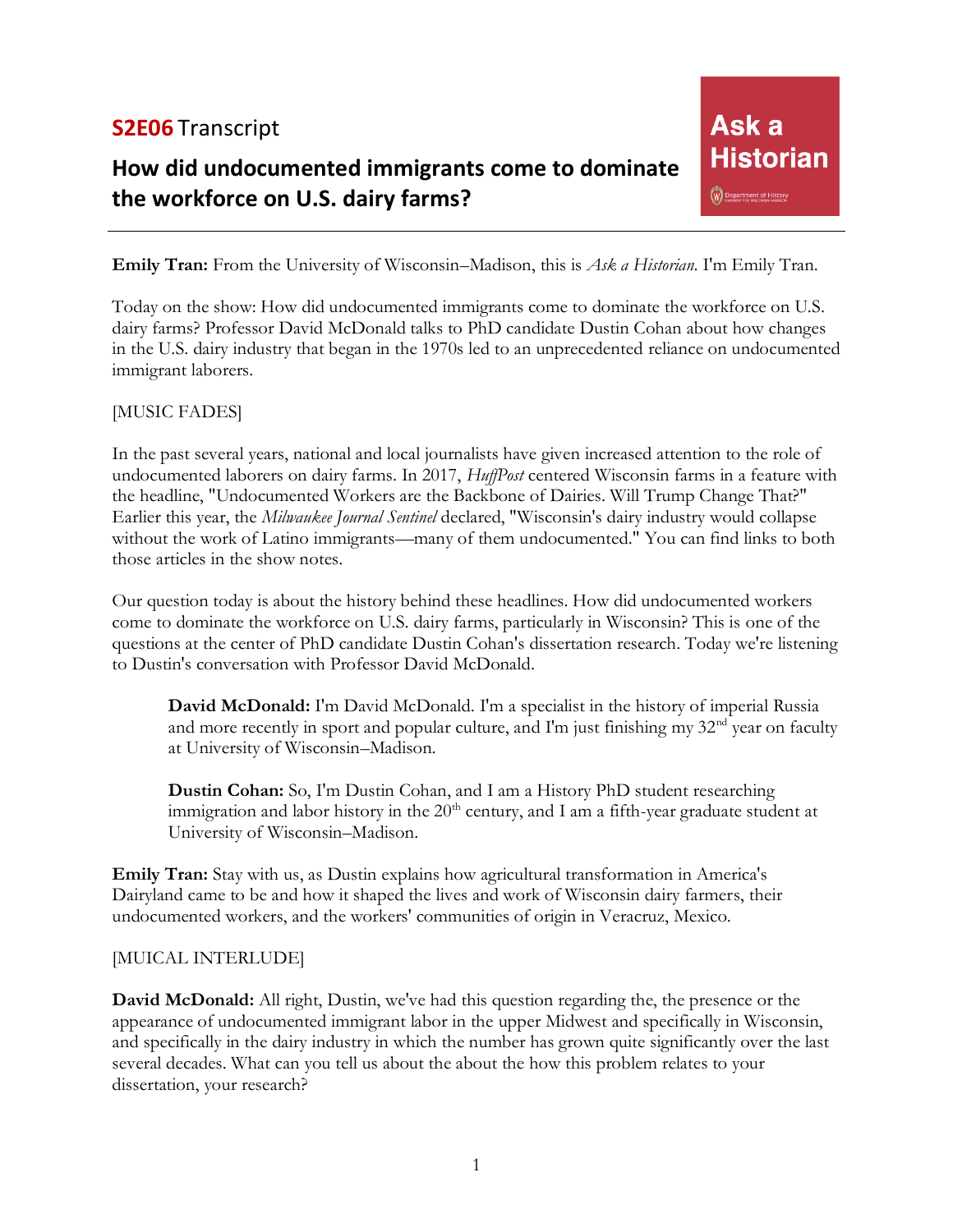**Dustin Cohan:** The dissertation really looks at the ways in which the dairy industry has changed. I sort of recognized that there was a way to map out the, the migration or the, the cycles of migration from Mexico to Wisconsin with the changes that were happening in the dairy industry. And really those changes were about the growing need for hired labor on dairy farms as they became larger businesses. And the Mexican migration that had been happening sort of filled that void in the mid 1990s, and through to today.

**David McDonald:** Sure, sure. No, that that's really interesting because from this outsider's perspective, the research problem seems to address something that would impress most lay people like me as almost a hiatal gap between two different types of historical processes.

One would be the long history of cross border migration from Mexico into the United States, but I always associate that with, say, California in the, in the southern border states and not really the upper Midwest; on the other hand, there's a long history—at least, I grew up in a green growing part of Canada, and I know from, on both sides of the border, there is a long tradition of migrant labor that helps with harvesting or helps with planting. They sort of migrate across both sides of the border of for most of the 20th century in seasonal cycles depending which crops are growing where.

But in Wisconsin, this is specifically dairy industry that you're interested in. What changed in the dairy industry that creates this new destination for Mexican migrants?

**Dustin Cohan:** Well, I would start off by saying, you know, it's, it's a similar case to the one you described in Canada where there is a migrant stream or cycle.

## **David McDonald:** Yeah.

**Dustin Cohan:** And so, Wisconsin being a place where, you know, there's a lot of farming, a variety, a diversity of farming, migrants have been coming to the States since at least the 1930s to do seasonal labor.

## **David McDonald:** Yep.

**Dustin Cohan:** So, in a similar way, moving from, you know, place to place, state to state depending on the season, the harvest season, and when work was needed. And so, there's sort of this tradition of a migrant stream, largely in the Midwest coming from parts of South Texas—

## **David McDonald:** Sure.

## **Dustin Cohan:** —and Mexico.

Now, the dairy industry had always been a more small family-based labor operation, I guess I could call it. People didn't have many cows on their farms. It might have been, you know, a range from 40 to 50 cows and that did not require farmers to hire additional laborers.

But there came a point in the 1970s where several things started to happen. There's technology that really influences the efficiency of the industry. So, dairy science helping produce larger cows that are then producing greater volumes of milk.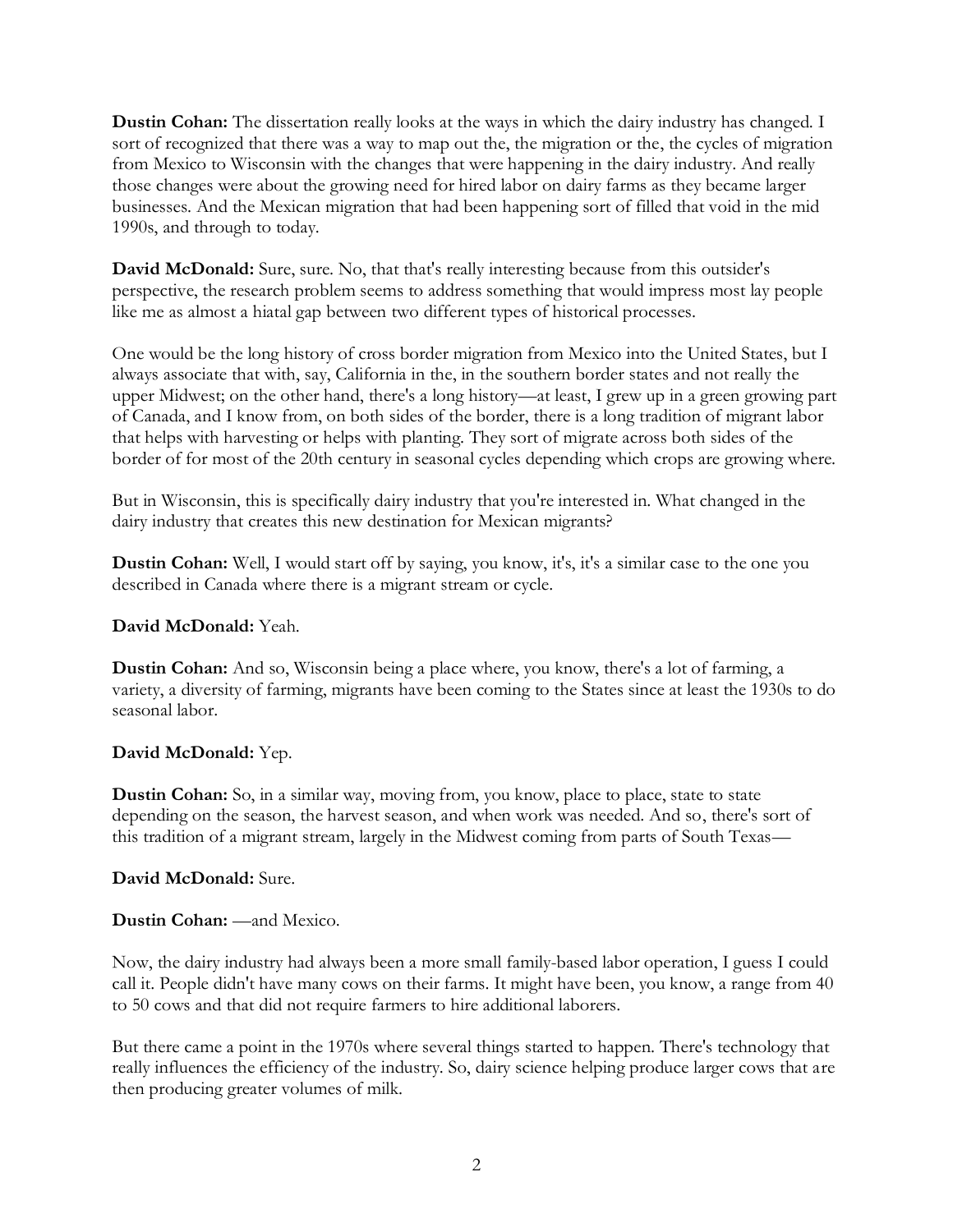Then in the 1980s, there are, sort of, technological computerized systems, advances in how farmers feed their animals, how they arrange them, organize them.

# **David McDonald:** Yep.

**Dustin Cohan:** And then by the 1990s, we see this push for growth—which is also sort of encouraged by the state government of Wisconsin—for dairy farms to grow, partially because the price of milk had been going down—

# **David McDonald:** Sure.

**Dustin Cohan:** —pretty much since the 1970s, and the government, while it used to have a price support system for dairy farmers, that system sort of evaporated in the 1980s and early '90s. And so, farmers had the choice: we could either grow the size of our farm—

# **David McDonald:** Yep.

**Dustin Cohan:** —to take advantage of the larger numbers, create some economies of scale on our farm. Or we try to go into a niche market; keep a smaller farm but increase the quality and hopefully be able to sell at a larger price. But there wasn't much in-between space, there's not a lot of leeway. You either had to try to specialize or you had to try to grow, otherwise people were going bankrupt people being forced to sell.

So, as people are growing, as firms are growing in size, they have a real need for hired labor.

## **David McDonald:** Sure.

**Dustin Cohan:** And they don't have a ready labor pool yet because they had never had a need for workers in that industry to this extent. And so, what happens is, you know, we have migrants from Mexico that are in the Midwest already working in other industries, maybe even adjacent industries like more of your standard crop agriculture.

## **David McDonald:** Yeah.

**Dustin Cohan:** And they are, in some ways, in the right place at the right time, but also, they very quickly take to that business. And what we find out is laborers are recruiting themselves; that dairy farm owners are not really recruiters. They don't really know a lot about recruiting because of the, sort of, background of the family-based business.

## **David McDonald:** Sure.

**Dustin Cohan:** So, it leaves open this avenue for people who have a knowledge of people in need of jobs, and a knowledge of jobs that are needing to be filled. And so, it's sort of a, an informal familial or kinship network that really blossoms in Wisconsin.

**David McDonald:** Right, yeah. That's one of the images I got, that sprang in my own mind from the background materials you, you were kind enough to share, is that this one period sees the formation of actually complementary networks, I would imagine, between the growth of knowledge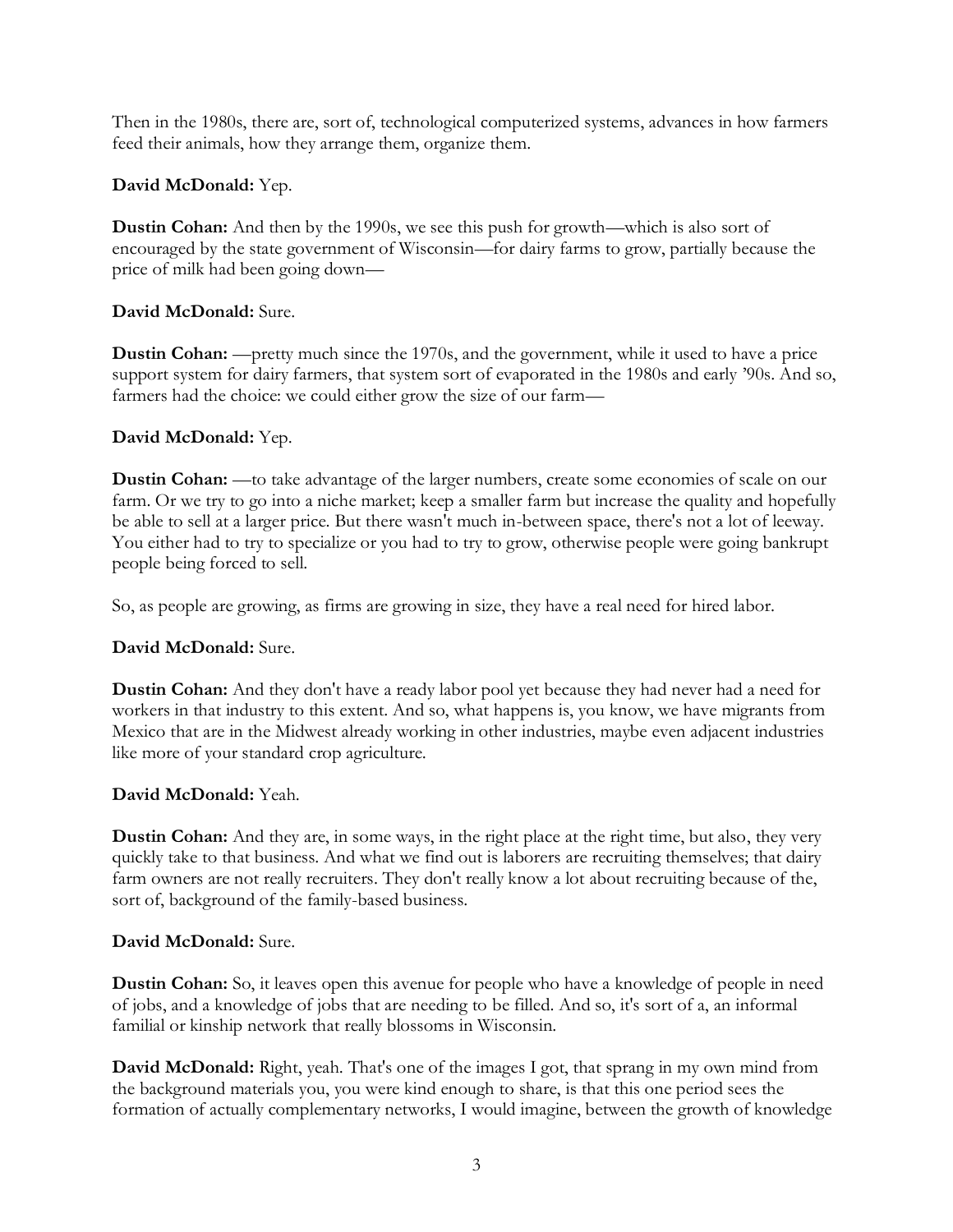and connections on the part of the farmers but also among the migrant labor force itself, because they seem to be pretty regionally concentrated in terms of their homes in Mexico. Is that, would that be right, or?

**Dustin Cohan:** Yeah. That is right. So, initially, when farms start really having a strong need for hired labor, because of some contingent, sort of, historical process with the area of Veracruz, Mexico, there were a large number of Veracruzanos that were in the Midwest already working.

And so, you know, that's partially a history of that region of Mexico—

# **David McDonald:** Yep.

**Dustin Cohan:** —and ways in which economic, and political changes in Mexico but also in North America sort of create an economic need, decreasing the economic opportunities for Mexicans in Mexico.

# **David McDonald:** Sure.

**Dustin Cohan:** There's a lot of issues with the Mexican peso being devalued and simply, economic opportunities not being available.

# **David McDonald:** Yes.

**Dustin Cohan:** And what happens, really, is that, because there's not an institutionalized or standardized recruiting model, the Veracruzanos that are there are able to start recruiting their own family and friends to fill those jobs.

**David McDonald:** Sure, sure, sure. Well, no, that makes sense and of course I was thinking that and the other big change outside of the structural transformation of the dairy industry is the structure of the, of the legal regime for immigration or for crossing that border, especially in search of work. And how does that change?

I would think, up until the 1950s, it was pretty unproblematic. It certainly was for crossing from across the northern border. When do these things begin to change, because that seems to be a very important condition that your farmers and your workers are dealing with?

**Dustin Cohan:** Right. Yes, certainly. The border is increasingly, since the early part of the 20<sup>th</sup> century, has been becoming increasingly militarized.

The border patrol that's on there is getting larger but I would say the point of history that I am sort of focused on is the 1986 Immigration Reform and Control Act.

# **David McDonald:** I remember it well.

**Dustin Cohan:** Yeah, so that's, that's a pretty big deal. It has two parts that function. There's the amnesty program for undocumented immigrants that had already been in the country. And then it also increased the budget for the border patrol and ways of policing undocumented immigration.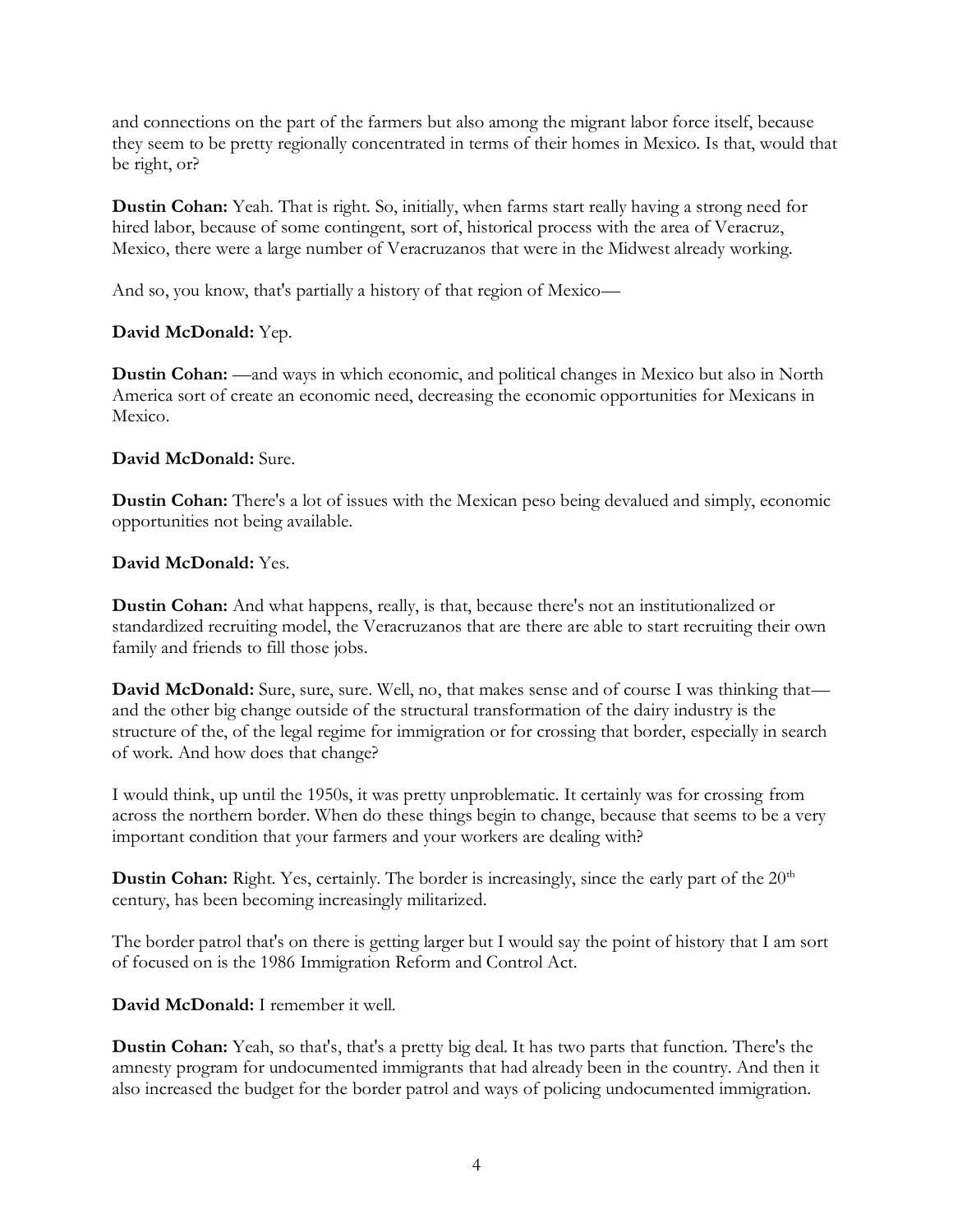So, from that 1986 point forward, scholars are pretty consistent in saying the border becomes more and more dangerous, more and more difficult to cross. The areas that are available for crossing are smaller, and the terrain in those areas is a lot more difficult to get across: mountains, deserts, those types of things.

And so, the process has certainly become more difficult and more dangerous, but at the same time, when you have these networks of family and friends, you know, kinship relations that are building this network—

# **David McDonald:** Sure.

**Dustin Cohan:** —that have contacts on the border, transportation networks from the border to different parts of the country, we're starting to see that there's knowledge that's being produced from this group of migrants, and they're sharing that knowledge with the people who are those next generations of migrants that are coming.

And so, partially, the border does deter a lot of people, but at the same time, there are systems that are being created by those communities of migrants to make that process safer, make it maybe simpler.

# **David McDonald:** Yeah.

**Dustin Cohan:** And there's a lot of buy-in from the community of people that live in this part of Veracruz, Mexico, to help each other to create a better community for themselves in Veracruz. There's certainly reason to be fearful of the situation but at the same time they're creating ways of getting across.

**David McDonald:** Yeah, and that, that also speaks to the push force for out-migration to begin with, is, the conditions are sufficiently marginal in Veracruz area. That sort of lowers the threshold represented by the increasing difficulty of crossing.

**Dustin Cohan:** Yeah, absolutely. And what I would usually say is that they're socially and economically vulnerable enough that these types of dangers are not stopping them.

## **David McDonald:** Yeah, yeah.

Now, again, on the other side of this, this relationship, you have this community of increasingly stretched dairy farmers. This is not a community usually associated with, with clandestine activity but there's a mutual complicity. And usually, the conversation focuses on the laborers for reasons we'll come back to in a bit, but how do these dairy farmers explain the fact that they're abetting the breaking of a law that they probably philosophically supported when it was first introduced?

**Dustin Cohan:** Yeah, it's a, it's a good question, and I would say that most farmers do not have a good answer for it.

Usually, when you talk to dairy farmers in the state of Wisconsin, you're right, they do have political views that might be more in favor of immigration restriction. And yet, they have a body of laborers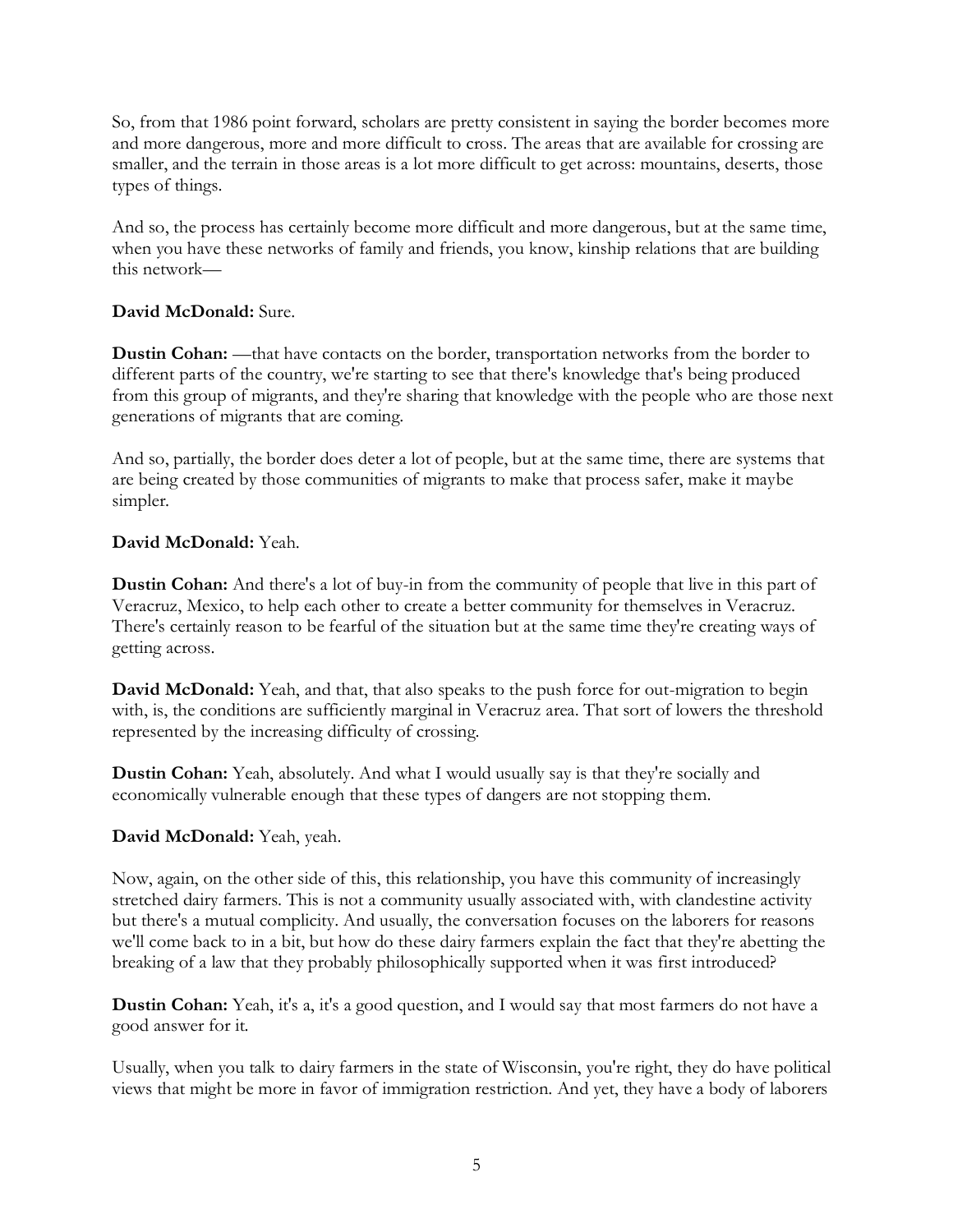that they're increasingly reliant upon that don't have that legal status that, you know, is sort of the paramount need for people to, to feel safe and to feel protected by the law.

So, you're seeing more and more dairy farmers come out and support their immigrant workers and, and say that there is a need to find ways to legalize these workers. There's got to be a way to create a program where we can have visas for people doing year-round labor—

# **David McDonald:** Uh huh.

**Dustin Cohan:** —that doesn't, you know, sort of force us to, to break the law in this way.

The most common visa for workers is the temporary H-2A visa.

## **David McDonald:** Yeah.

**Dustin Cohan:** And that program does not work for dairy, because the work is year-round, it's not seasonal. So, there is really a strong need for a new type of program, a new type of visa, that can support these year-round enterprises and, you know, it's a very sensitive and difficult topic to broach with people.

# **David McDonald:** I can imagine.

**Dustin Cohan:** They don't want to talk about it all the time, and certainly I've had a lot of difficulty just getting through to speak to people, because as soon as they find out what your work is, they're fearful that, you know, you might be trying to either undermine them or expose something.

## **David McDonald:** Yeah.

**Dustin Cohan:** And so, it's very difficult to gain the trust of the people to have that first response. But for those who I have spoken to and who have shared with me,

## **David McDonald:** Yeah?

**Dustin Cohan:** They are more so than ever before proponents of immigration reform that would create a way for them to have visas to provide to year-round workers.

## **David McDonald:** Hmm, interesting.

Now, I do know that that when I first came into the country, even when I first got on faculty at University of Wisconsin–Madison, under the Free Trade Agreement before—the original one between Canada and the states not the NAFTA expansion to Mexico— but there was a special visa just called a free trade visa that, if you were invited to come in and you proved you were qualified to do this work year-round, well, I could hold my position right until I got my green card.

Was there any effort to create something similar vis-à-vis Mexico when FTA becomes NAFTA?

**Dustin Cohan:** There's a couple of different types of visas, or different programs that got initiated with NAFTA, that enabled, sort of, I guess what you call like a temporary—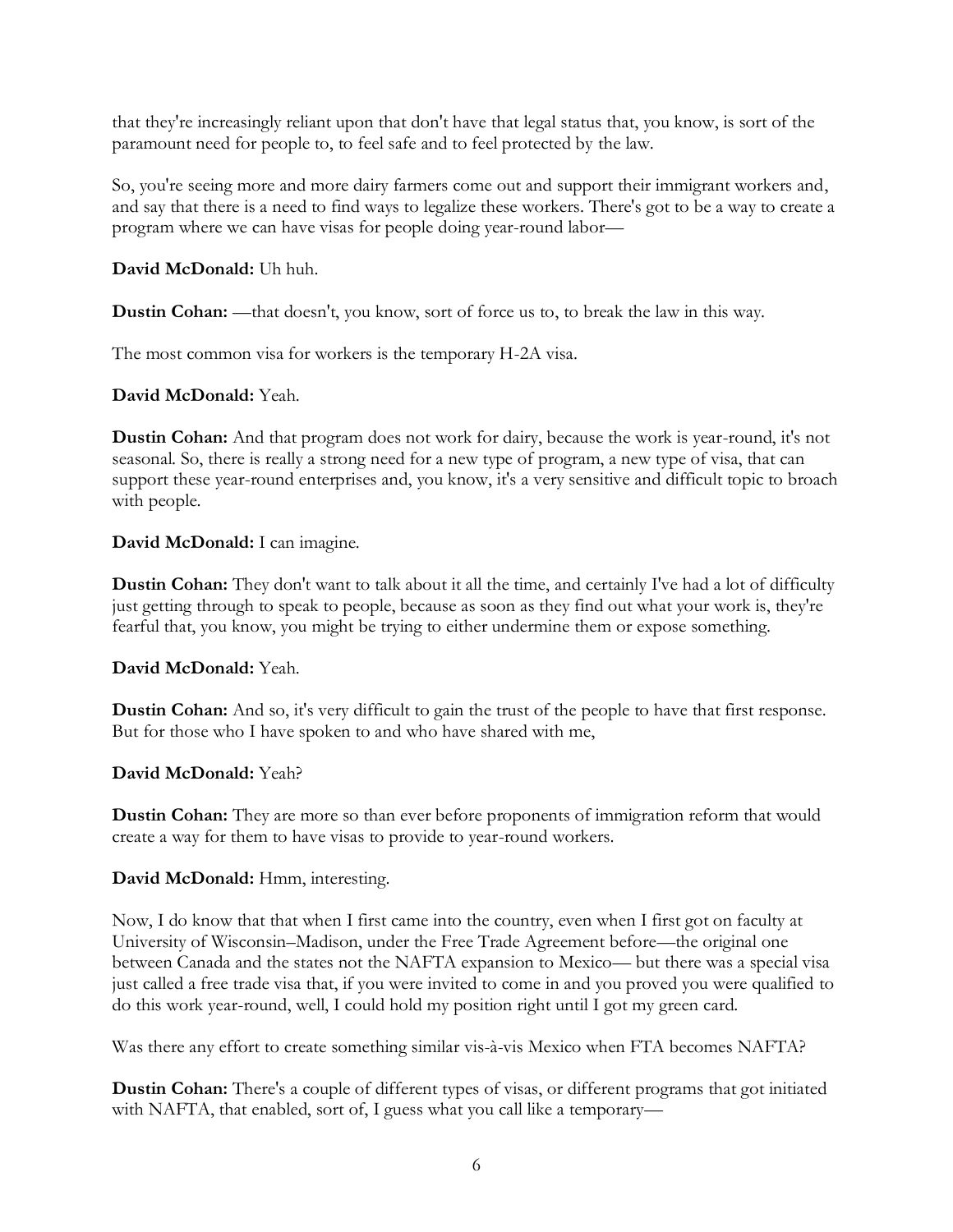## **David McDonald:** Sure, yeah.

**Dustin Cohan:** —year-round visa, maybe. It's not seasonal, but there's, there's, so there's two different types of visas that come to mind. There's a TN—

**David McDonald:** Yeah, that's the one.

**Dustin Cohan:** There's the J-1. So, what I see on dairy farms is that those visas are most often used to recruit educated college graduates—

# **David McDonald:** [Laugher]

**Dustin Cohan:** —who, you know, either worked as veterinarians or some type of animal science, and those people are the ones who use those visas.

And so, some of the stipulation is you have to be college educated, or there has to be a guarantee of employment, and the employer has to do an, a good amount of paperwork, which is not always something that can be done or that people are willing to do for farming.

# **David McDonald:** Sure.

**Dustin Cohan:** And so, you know, there are these programs and I have met a handful of people who, you know, either have a bachelor's from a public university in Mexico and they want to become veterinarians in Mexico and so they're almost on what seems to be an exchange program where they come to the U.S.; they're here for between 12 and 15 months. And, you know, they're working on the dairy farms with the expectation that they're going to be doing work regarding, you know, insemination, or dairy science or something of a little bit higher caliber.

And what we find is that they're not always doing that.

# **David McDonald:** Yeah.

**Dustin Cohan:** That sometimes, they're the ones who are doing the most basic, sort of, low-wage labor. It kind of, it varies depending on the dairy farm and the dairy farmer, and how they choose to use their workers.

So yeah, I see that there are things that NAFTA created but largely those tools are ineffective for the population coming from places like Veracruz, or regions that are more impoverished. People don't have the same level of education. It just doesn't work.

**David McDonald:** Yeah, no, I get your point entirely. And yet, something you raised earlier, that the declining presence or density of the American-based labor market for this. Why aren't Americans doing this work?

**Dustin Cohan:** That is a great question, and it's certainly one that dairy farmers asked for a long time.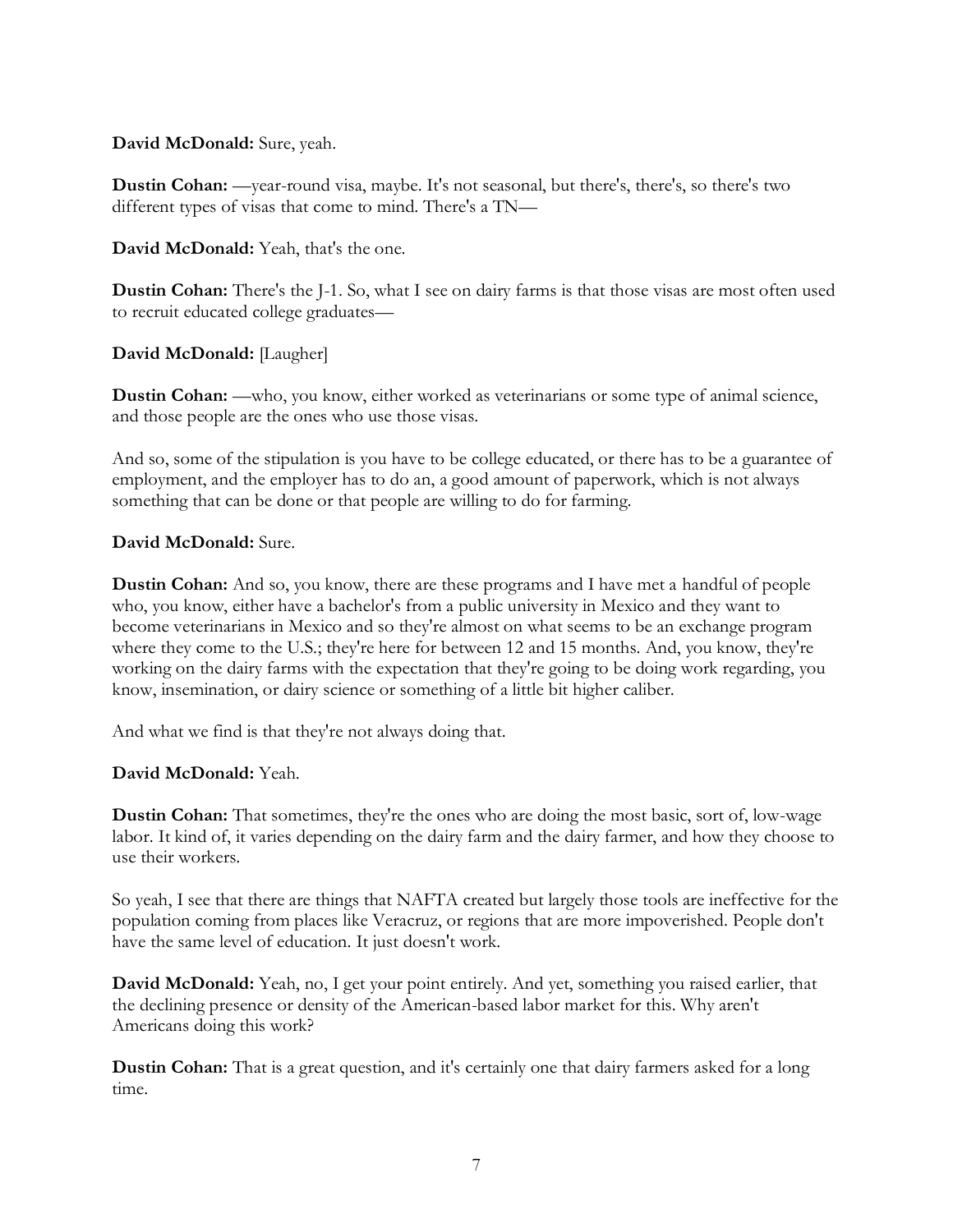If you look at Wisconsin-based or even, you know, Minnesota-based regional newspapers from the late '80s, or the early 1990s—

# **David McDonald:** Sure.

**Dustin Cohan:** —you'll see any number of ads, you know, 'Help Wanted' ads for dairy farms. They're all over the place, they're littered across these newspapers from that, that period.

And when you talk to dairy farmers, they will tell you, 'Yeah you know, in 1994, '95, even earlier, I was trying, you know, my hardest to recruit local American-born citizens, usually sort of white rural—

# **David McDonald:** Yeah.

**Dustin Cohan:** —people, and largely they were unreliable or completely uninterested in doing that type of labor for that amount of money.'

And so, part of it is there is a rural out-migration that's happening.

# **David McDonald:** Sure.

**Dustin Cohan:** There's a decreasing population in the rural counties of Wisconsin. That's something that's been going on for a while now but the population of workers to begin with is decreasing. In the past, dairy farmers, maybe they needed a hired hand to work a few months, and they would have hired a local high school kid or somebody who might have just been down on their luck or just didn't have a job. And those were the types of people that filled those temporary needs.

But that is not a reliable workforce for year-round labor and repeatedly, I would hear that dairy farmers would hire somebody maybe who was born locally. They might have lasted a week—

# **David McDonald:** Yeah.

**Dustin Cohan:** —and decided that they didn't want to do it, or they just were completely disinterested in the type of work, and just thought they needed a job but once they found out how difficult it is to do dairy farming they had noth— they didn't want to have anything to do with it.

## **David McDonald:** Yeah.

**Dustin Cohan:** Really, the money is too little for American-born citizens who have, you know, at least a high school diploma, to think that working on a dairy farm at a minimum wage is enough just to create a life. That's sort of the common refrain that I hear is, you know, 'Americans aren't willing to do this work.'

It's very difficult work. It's dirty. It's smelly. You bring that home with you every day.

# **David McDonald:** Yeah.

**Dustin Cohan:** And it's a big commitment. These are not easy tasks that you're being asked to do.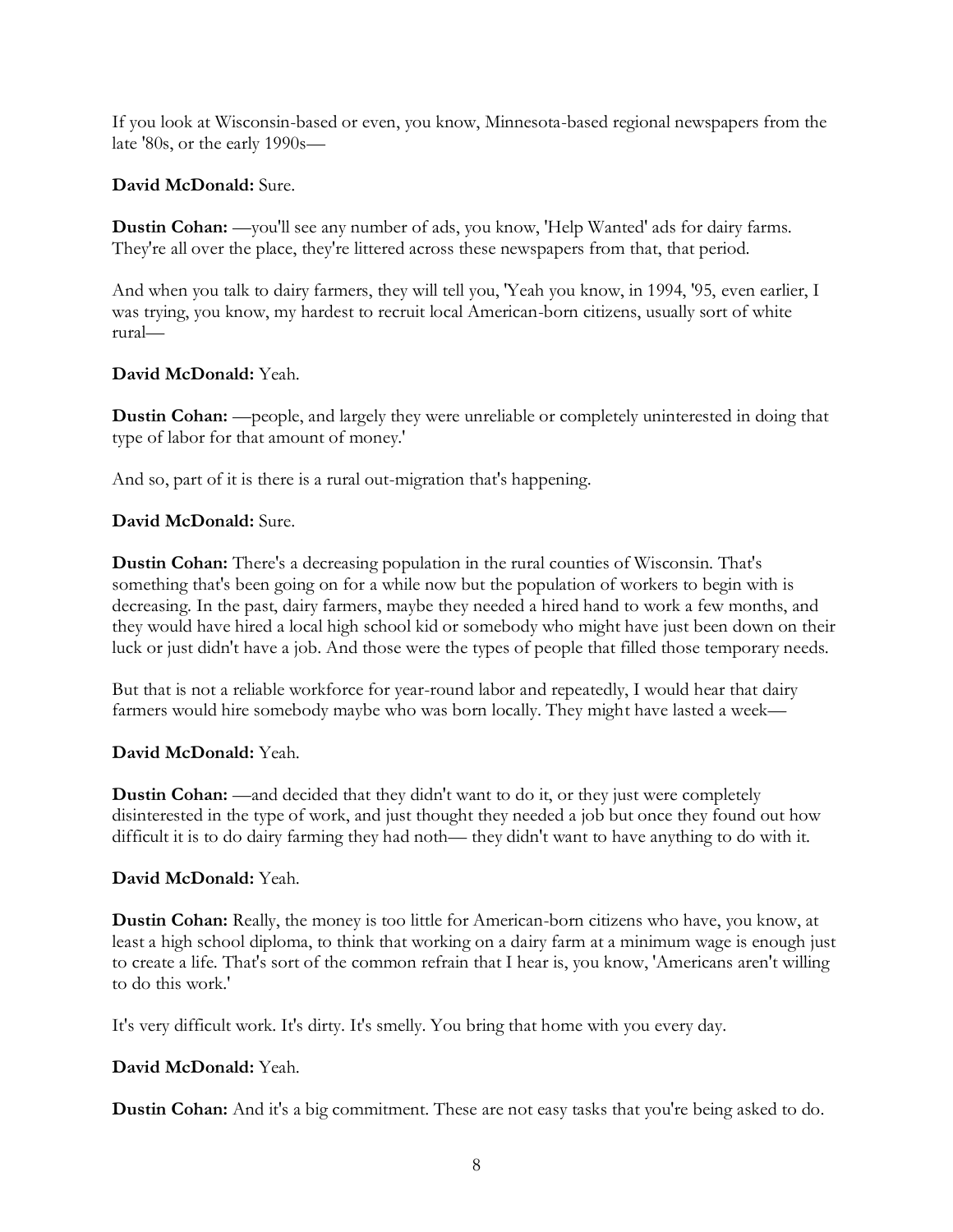**David McDonald:** Why don't you talk about the work they do? What's involved in supporting, a, a dairy herd year-round?

**Dustin Cohan:** Sure, yeah. You know, you have, let's say 1000 cows. They're ranging between 1,300 and 2,000 pounds, and your job is to basically maneuver around them, clean up after them, feed them. And it's no easy task just because it's Wisconsin and the majority of the year it's cold outside. You're outside with the animals. That in and of itself is difficult. It's just really long hours, heavy lifting, you know.

You're not just milking cows; you're also helping move feed around. It's a farm. Usually there's other things that are going on in that farm; it's not just milking cows. And so, there's all sorts of tasks with large pieces of equipment and machinery that create danger, whether it's just minor danger or whether it's more severe. Every day, you know, you're, you know, you're going in there at risk of something.

And so, there are people that are in there doing more scientific tasks, I guess you could say, people that are more involved in the insemination process or have more to do with the, sort of, feeding of calves or things like that. But the vast majority are milking cows, rotating through, working 10-to-12 hour shifts, and, on average working about 60 hours a week. Most people work six days a week.

**David McDonald:** Yeah. In exchange for what? What would the average pay be and what sort of benefits? Like, you're working in the proximity of big animals and there's a lot of moving parts in a modern dairy farm. What if you get hurt? What if you get ill? What sorts of protections do you have there?

**Dustin Cohan:** Well, I think it largely depends on the people that you work for.

#### **David McDonald:** Okay.

**Dustin Cohan:** As undocumented immigrants, they certainly have less access to the types of healthcare services that a citizen would have. Part of that is because some farms don't offer health insurance.

#### **David McDonald:** Sure.

**Dustin Cohan:** Some do. I think increasingly, especially, you know, today, more and more are.

**David McDonald:** Okay.

**Dustin Cohan:** But as this transition happened in the 1990s and dairy farmers were having to become managers of people rather than managers of cows, they had to learn this.

#### **David McDonald:** Yeah, I'll bet.

**Dustin Cohan:** And there's very tight margins in this industry, so people have to really be motivated to want to give out more money, produce, you know, more benefits for their employees because they have to be able to afford to do that.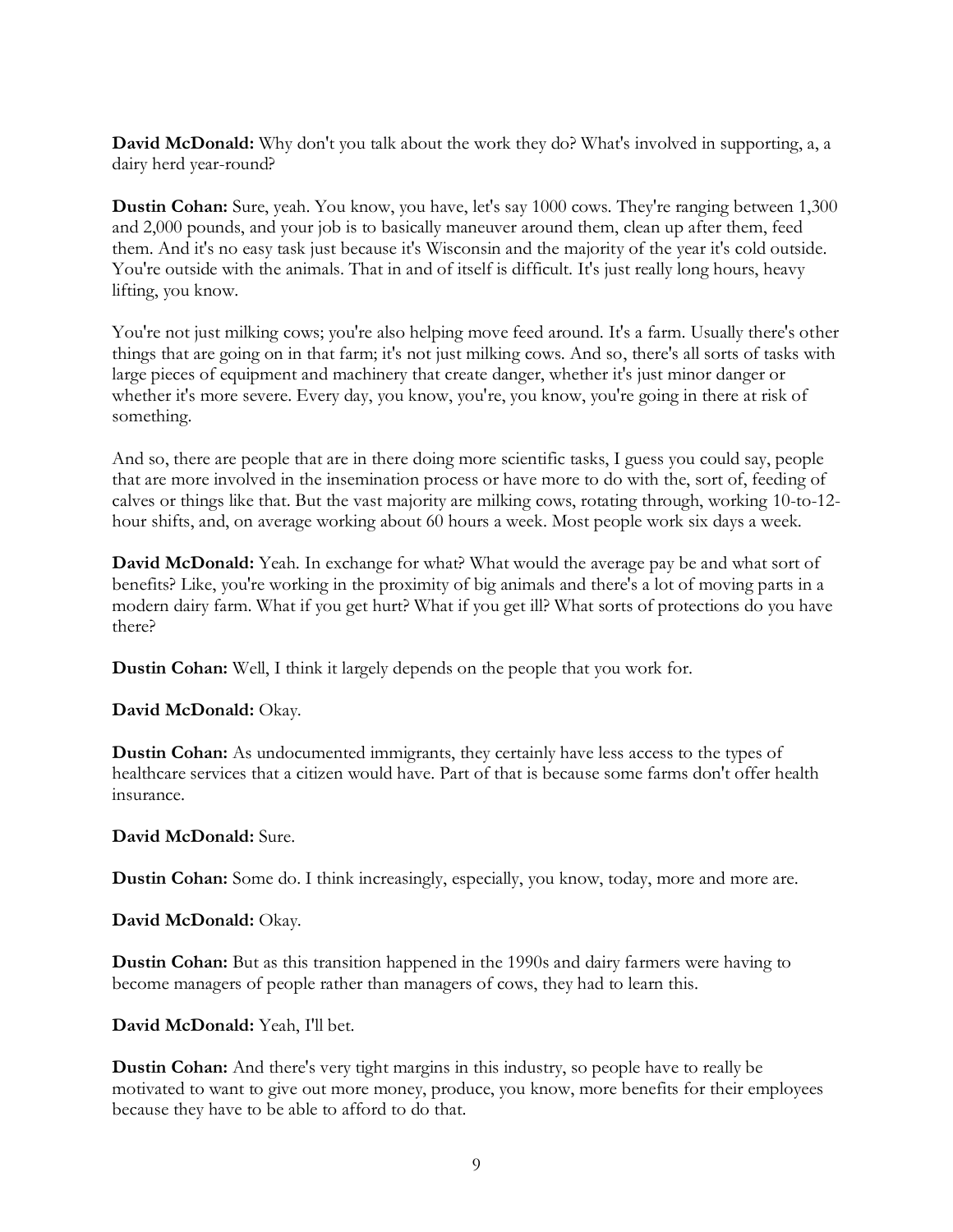So, there's a lot of complications just initially. And so, there's clinics or a couple of clinics in this state and in Minnesota that really are geared towards that population, but that type of care is certainly not the best that's available.

# **David McDonald:** Yep.

**Dustin Cohan:** There's also a great fear on the part of dairy workers that they should do their best to not get sick.

# **David McDonald:** Yes.

**Dustin Cohan:** And so, even if they are slightly injured or slightly ill, more than not, they're going to still go to work. That's, that's another aspect of this, that there's a language barrier that exists on a lot of farms, and that language barrier creates fear.

# **David McDonald:** Yes.

**Dustin Cohan:** Fear of speaking up, fear of voicing concerns. I was visiting a couple of dairy farms in the northwestern part of the state, and I met a worker who had pneumonia, and he is working. Certainly, that's not something that I think most industries would promote and it's not that I think the dairy farmers are necessarily promoting it.

It's that there are these vulnerabilities that exist. When not addressed, or sort of not proactively addressed, it creates these inequalities. And certainly, I've seen evidence of people who have worked in the industry for over 20 years. And you can see the wear and tear on their hands, on their posture.

## **David McDonald:** Oh, yeah.

**Dustin Cohan:** And so, there's sort of those, maybe long-term effects. And, and they will tell you, you know, they have back problems, or they have, you know, a leg problem that they never addressed, either because they were not able to afford a proper medical service, the clinic was only able to provide a certain amount of help, and/or they were fearful of trying to find better or more effective help.

So, that's, that's something that I think has been consistent since this transition happened.

**David McDonald:** I can imagine. And I also imagine that—you alluded to it earlier—that different operations treat their employees differently, which— I was wondering about the life of the, the Mexican community in these areas. They must have a grapevine about who's good to work for and who's not. Do they have any informal or formal social organizations to keep each other versed in how, how they're all doing?

## **Dustin Cohan:** You know, not, not that I know of.

## **David McDonald:** Okay.

**Dustin Cohan:** You know, part of it's because of the isolation.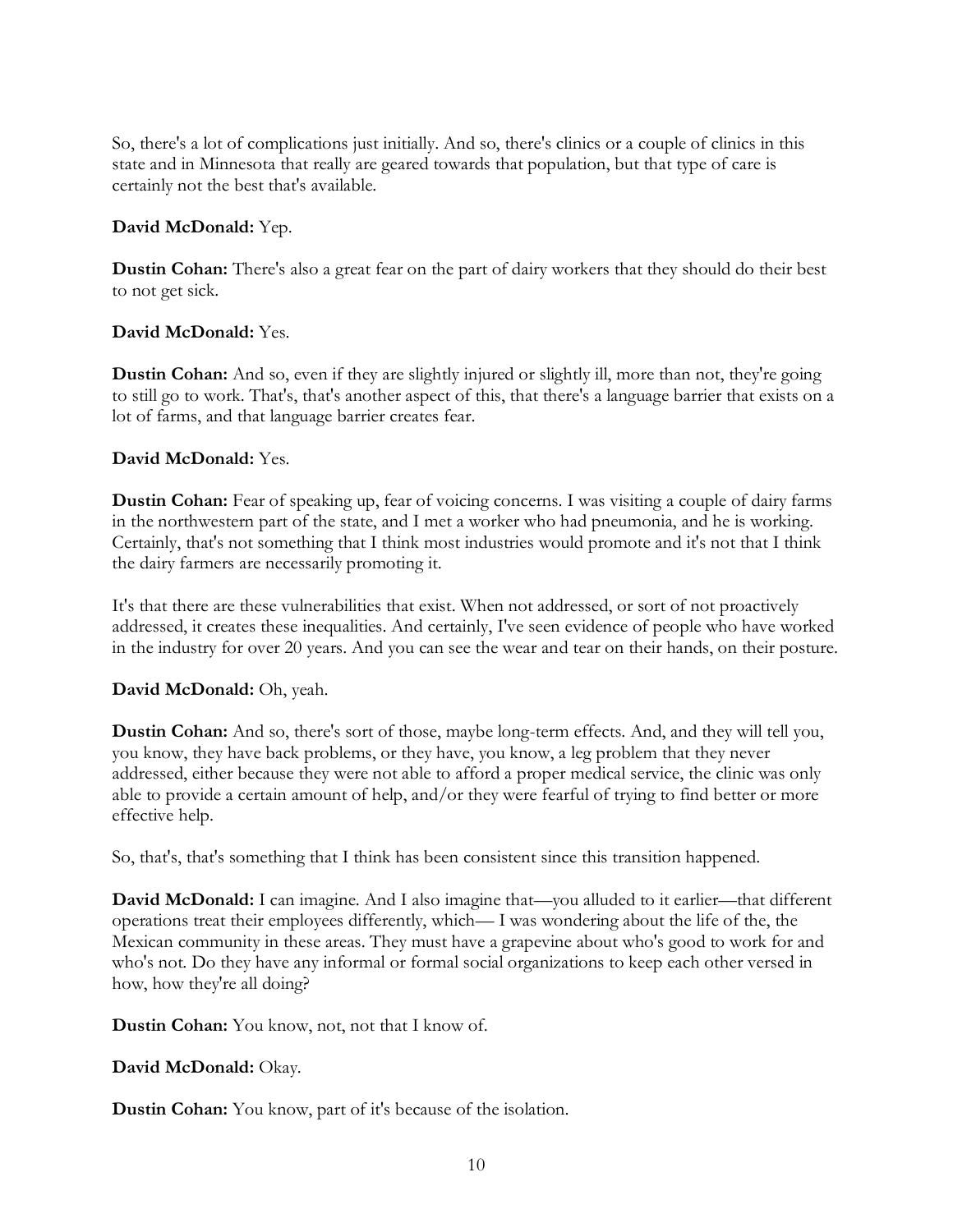### **David McDonald:** Sure.

**Dustin Cohan:** Obviously, this state's got a lot of farms that are in very rural areas, and with the difficulty of driving or the complications of driving, there's not as many opportunities to meet. Also, people are working most of the time, and so that that's also a problem.

I would say that the network, rather than it extending as the grapevine in Wisconsin, it's more that it goes directly back to Veracruz.

**David McDonald:** That makes sense. Yeah, yeah, yeah.

**Dustin Cohan:** So, there's, there's sort of a back and forth that happens.

**David McDonald:** Yep. Yeah, no that makes very good sense.

How have the relations evolved between these two very disparate communities? I'm thinking about—I don't think I'm stating any great revelation to suggest that rural Wisconsin is pretty ethnically homogeneous, including, I would suppose the First Nations population which isn't very large—but you've got these relationships between, between Mexicans from very specific areas, and then Americans from an equally specific culture and area.

How have the relations evolved generally, or can you see any patterns between the between these farmers and, and their Mexican employees?

**Dustin Cohan:** Yeah, I think, you know, again like I said earlier, it's always a large variance here depending on the person, their politics, how they treat their workers, or how they envision sort of their, their relationships with their workers.

So, on the one hand, we have people that are running a dairy farm who very quickly realize, 'I have Mexican workers that have come—like you're saying, David—from a very specific culture. And I don't know anything about that. And so, as a dairy farmer, I want to learn a little bit so I can have better communication with my worker, hopefully to run a better business, but also if I have better relations with my workers it's just making for a more enjoyable, working environment.'

## **David McDonald:** Yeah.

**Dustin Cohan:** And so, you have people that will go this, sort of, extra mile to learn about the culture, to take classes, to learn basic Spanish. There is examples of people who have created crosscultural classes.

So, there's a very good, a very, sort of, productive organization in western Wisconsin called Puentes, which is Spanish for 'bridges.' They've, they've worked in a number of projects where they're trying to get dairy farmers from Wisconsin to Veracruz, Mexico—

## **David McDonald:** Oh, yeah.

**Dustin Cohan:** —to meet and learn about the cultures that their workers are coming from.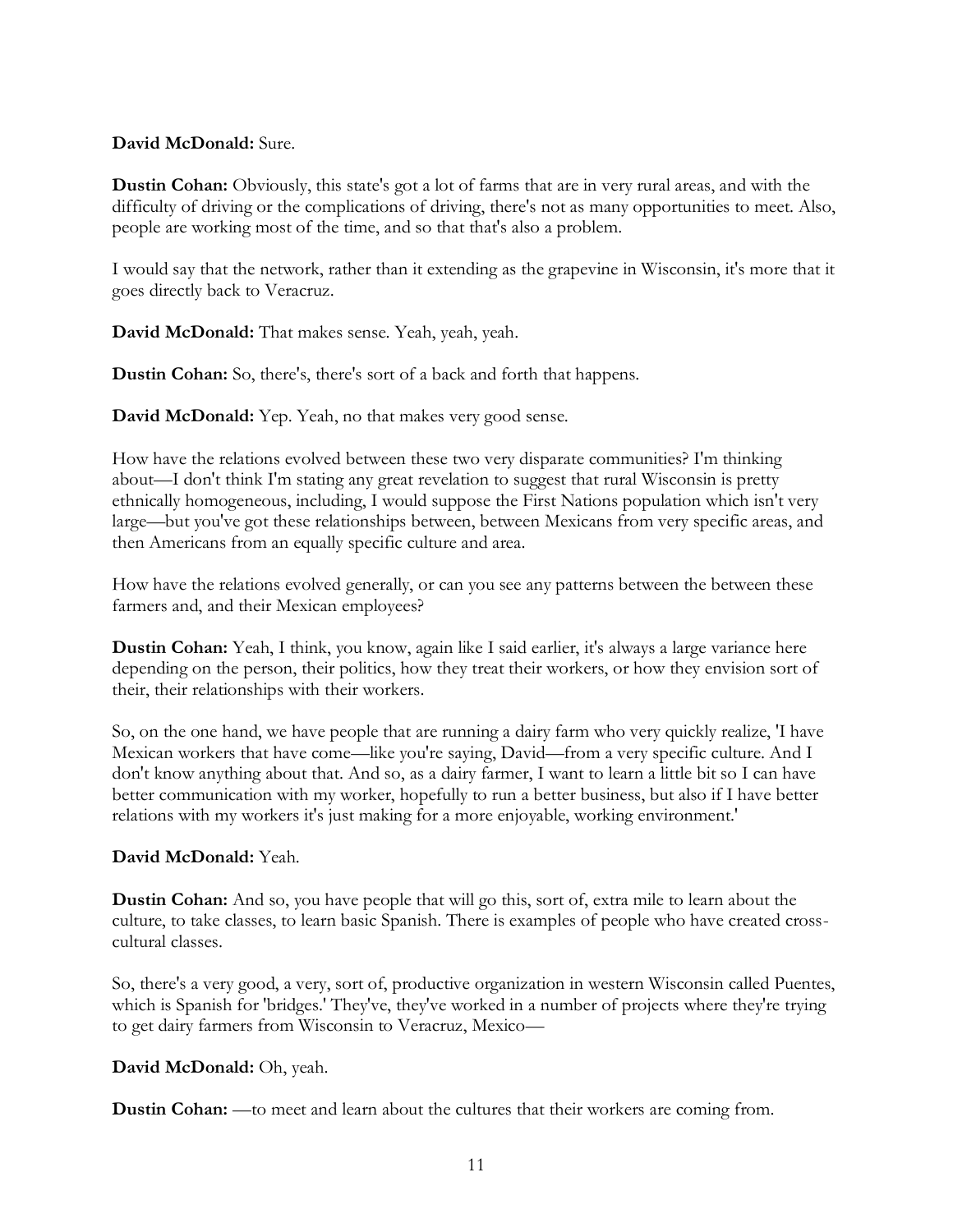## **David McDonald:** Yeah.

**Dustin Cohan:** There's not a lot of these organizations out there or anything like that, but it has inspired people to become more aware of the communication barriers that exist.

And so, what we have in Wisconsin is there are people who are hired as translators or consultants—

# **David McDonald:** Yep.

**Dustin Cohan:** —that go out to the farms, who work there on a daily basis or do training with the workers in Spanish so that they can have, sort of, the specific technical knowledge and there isn't anything lost in the translation.

Now, on the other end of the spectrum, there's also people that aren't doing these things. There's certainly instances where workers and their, their dairy farm owners or bosses are really not talking at all.

And so how does that function? Well, usually there's sort of a head worker who has a relationship with the boss or the owner, and they might not even really be able to communicate that well. But the boss sort of uses a point person to then be, like, the manager of the rest of the group so that they are removed—

## **David McDonald:** Yeah.

## **Dustin Cohan:** —by a degree, from interacting with people.

You know, that has multiple effects. I think what it does is it increases the fear that exists between the employees and the employer. We don't know what our employers are thinking, we don't understand necessarily how they feel about us. We get the sense that they don't really want to engage. And so, a lot of those things that I was talking about where farm workers are less willing to come forward or are less willing to voice their opinions or are less willing to try to improve, maybe, the conditions—that is even less likely in these farms where the communication is sort of broken.

It's very hard to know, even with those farms that, making that transition initially, how do we incorporate people into our business? It's almost as if dairy farmers had to learn human resources.

## **David McDonald:** [Laughter]

**Dustin Cohan:** They had to learn how to manage people and do things that a larger corporate business might do naturally.

## **David McDonald:** Sure.

**Dustin Cohan:** And so those adjustments those learning curves, created a lot of inequalities for farm workers.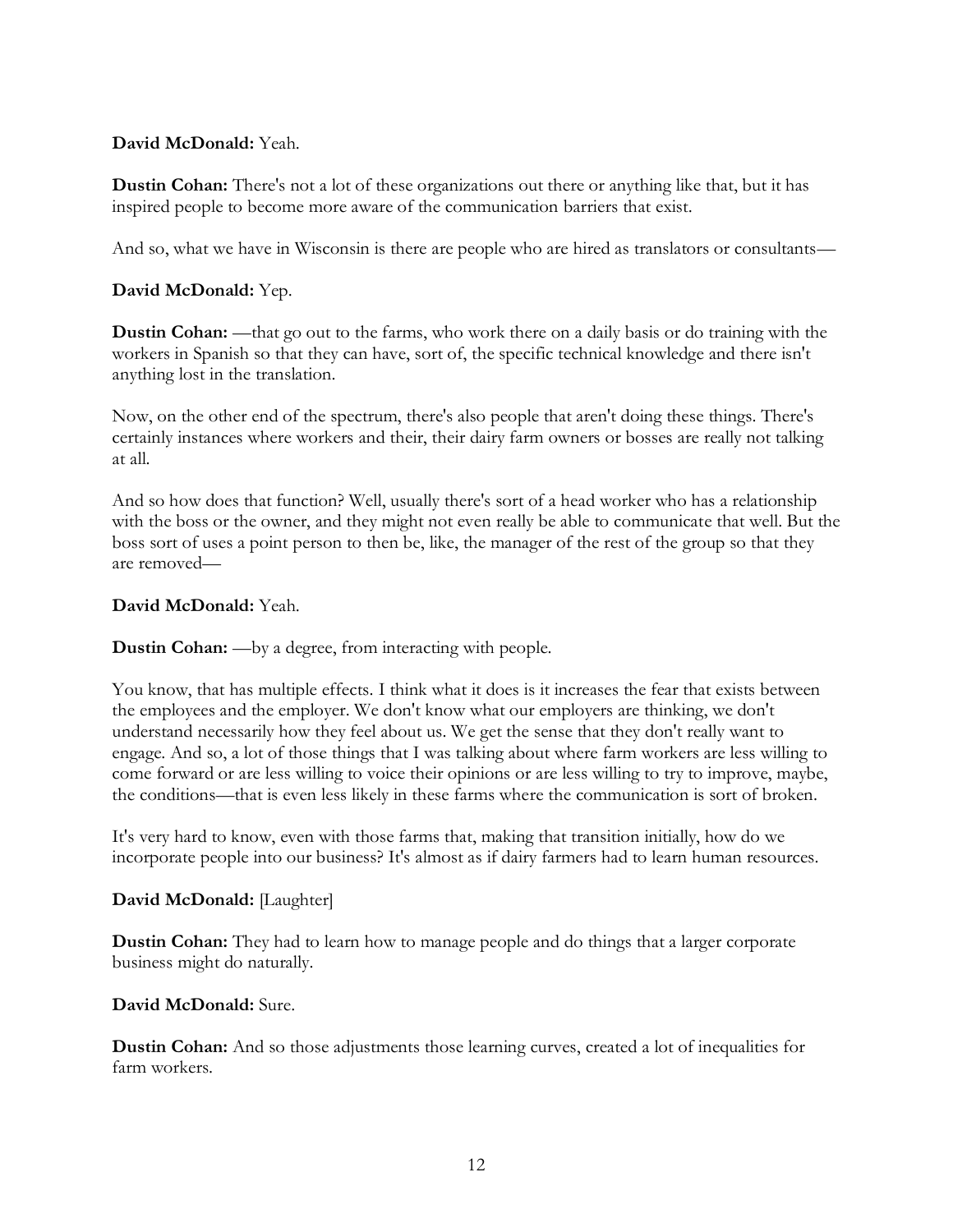**David McDonald:** In that vein, the farmers are shifting. Their intergenerational operating model was based on patriarchal authority and interfamilial division of labor and here you're getting them having to, like you say, develop some sort of rudimentary HR culture.

How do Veracruzanos talk about the States especially when they go back home? Because I imagine a lot of these people, I know they're sending remittance payments, but I read about people using their time to build their own homes back in Veracruz and that. How did they regard the States, or can you get any sense of that from your materials?

**Dustin Cohan:** I get the sense that there's sort of a paradox in emotion. On the one hand, they see it as a very valuable opportunity for themselves and their families and their communities.

# **David McDonald:** Yeah.

**Dustin Cohan:** There's a lot of people who will tell me, you know, 'I know that I can go up north and I can really make a difference at home, to make a difference not just for myself, but for my family, not just my immediate family but, you know, my cousins, aunts, uncles.'

They understand that there's a need to go to the United States to get those opportunities that are simply unavailable to them in Mexico. And so, you know, you see people adapting to the, the lifestyle, the culture of being in the U.S. Some people take to it very strongly—

# **David McDonald:** Yeah.

**Dustin Cohan:** —and some people are sort of uninterested.

There's this sense that it's sort of almost a necessary thing for me to come to the United States as part of my culture, that I am going to migrate north to bring money home. But I don't really necessarily want to stay in the U.S. There's not a lot of *my* culture, there's not a lot of sense of belonging for me as a dairy worker in Wisconsin.

Part of that is because these communities are very isolated.

# **David McDonald:** Yep.

**Dustin Cohan:** People on farms, living in housing that's actually on a farm. So, you know, where do they go? They go to their house, they go to the farm, you know, and besides that they may go to the grocery store and that's it.

And so, what do they really know or how do they really interact with the, the broader culture in the upper Midwest? I would say probably they don't.

It's always going to be different for those who have families in the U.S.—

**David McDonald:** Yes, I can see that.

**Dustin Cohan:** —than for those who are single migrants. Not surprisingly, the majority of migrants that came first in the 1990s were men.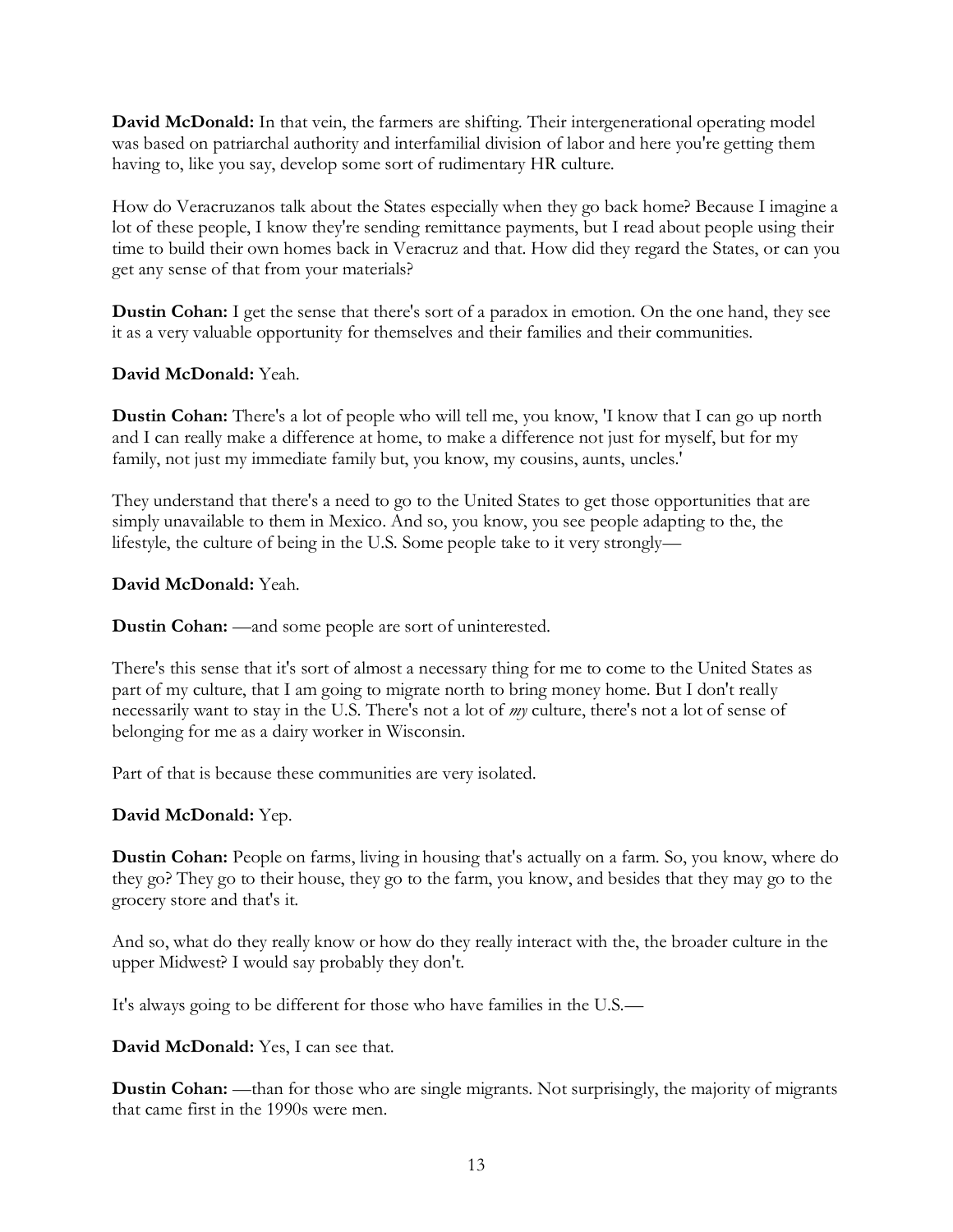## **David McDonald:** Yes, yeah.

**Dustin Cohan:** Later on, we start to see more mixed-status families, people getting married in the U.S., having children that are American-born citizens. I would say that in those mixed-status families, that's where you see the most interaction largely because kids go to school. And when they go to school, the parents then become more integrated into the community because they have to go for parent-teacher conferences or, you know, they have teachers that are interacting with them, other, you know, their children's friends' parents, things like that.

But in each of these situations, there's always a lot of mediation. Dairy workers that I interview largely do not speak English, and so their children become interlocutors, translators.

**David McDonald:** Yeah. Quite typical of most immigrants, yeah.

**Dustin Cohan:** Absolutely. And so, this is, you know, a situation that I see where the kids are very integrated into the culture and they largely want to stay—

**David McDonald:** Sure, sure.

**Dustin Cohan:** —just because that's where they were born, that's where they grew up, that's what they know.

## **David McDonald:** Yeah.

**Dustin Cohan:** And so, those families are maybe the ones that are the most connected. And it will vary depending on the community, how the community sort of responds, either in a welcoming way or sort of in a silent distant way.

**David McDonald:** Sure, sure. Okay.

**Dustin Cohan:** But a lot of people talk about, you know, 'I go to town to get gas to get groceries. Sometimes I see people that I know because I've seen them in my child's school, and they'll say hello. But beyond sort of just the common greeting there's very little interaction.'

**David McDonald:** A part of that, too, is they're visible, right, in a way that it seems to be—

Thinking about the racial dynamics in this situation, there's for, I think, a lot of these Veracruzanos, there's got to be a couple elements because A) they're Mexican and there are very strong American models of thought about Mexicans lumped together. But secondly, a lot of these folks are from indigenous backgrounds, aren't they? How does that inflect their position?

How do both considerations inflect their relationships with their employers or with their communities, but also how does that make them distinctive in Mexico and how much is that framing their understanding of the interactions they have?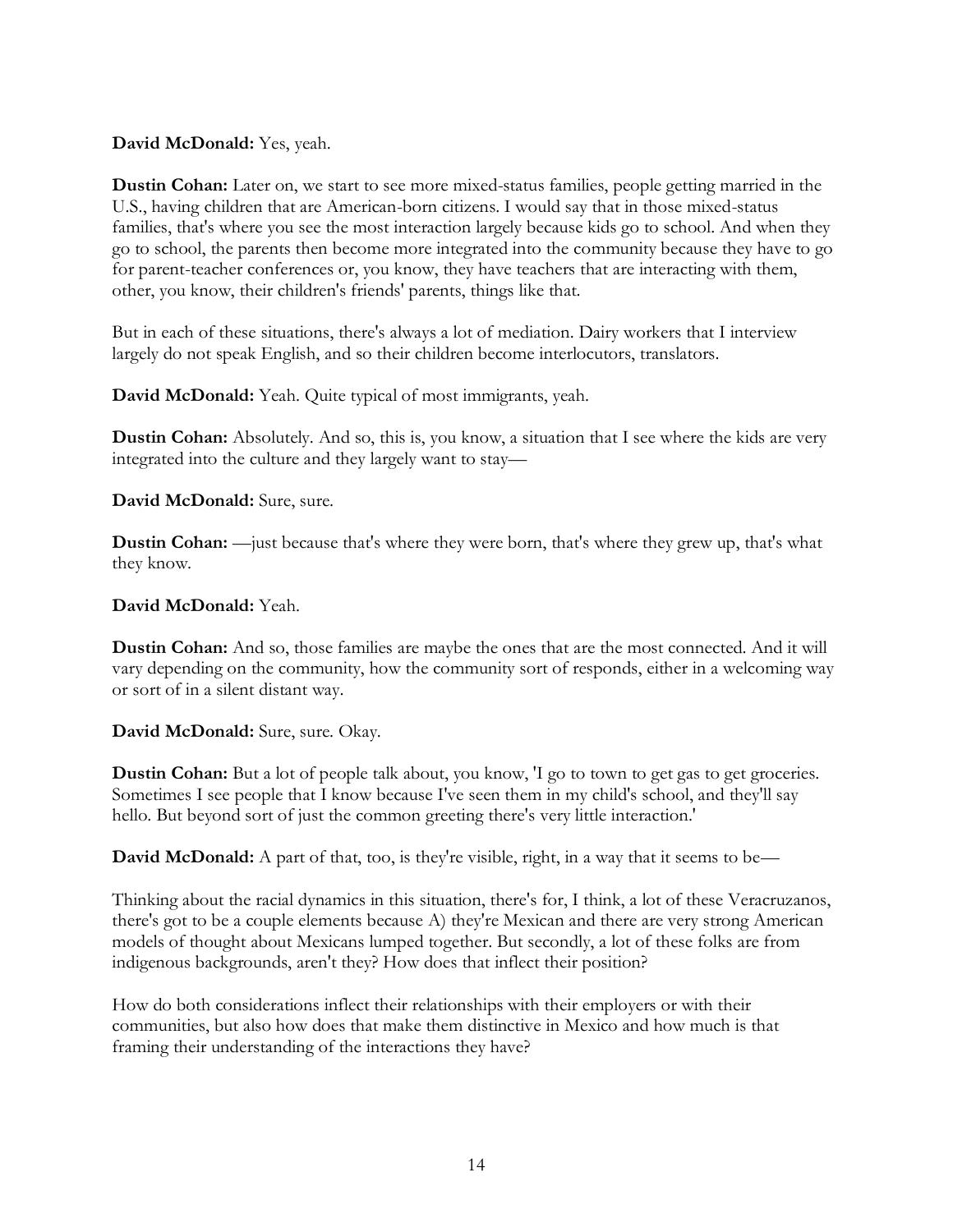**Dustin Cohan:** Yeah. Initially, you know, when you talk to people, they don't say they're Mexican. They say they're from Astacinga or San Juan Texhuacán, which are the names of pueblos in the mountain region of Veracruz.

# **David McDonald:** Yep.

**Dustin Cohan:** And so, they much more identify with their local town or village than they would with the country of Mexico, and that's speaking to what you were saying in terms of the Indigenous history there.

And what I, what I've found is that these communities are certainly isolated because they're high up in the mountains and prior to the 21<sup>st</sup> century they did not have paved roads. They did not have internet connections or anything like that. They did not have cars. Usually a town, small village, would share a telephone, if they had one.

# **David McDonald:** Yeah, yeah.

**Dustin Cohan:** And so, this is a way in which people from Veracruz are coming to Wisconsin or Minnesota or wherever and they are sending money back that, that literally is sort of transforming their communities. But it's also modernizing them in a lot of ways.

# **David McDonald:** Yes.

**Dustin Cohan:** So, you know, now we have kids who have cell phones and iPads and, you know, all sorts of different things where 25, 40 years ago, none of that would have been even remotely possible.

## **David McDonald:** Sure.

**Dustin Cohan:** So, there's the sense that we see the benefits of people that are migrating. It's making material changes in our lives, in our communities. And I would say that of that first generation maybe from the '80s or the '90s that first migrates to the upper Midwest from Veracruz, a lot of those people grew up speaking Nahuat—

## **David McDonald:** Okay.

**Dustin Cohan:** —or Nahuatl. But they learn Spanish as a way to make money.

**David McDonald:** Sure. Okay, so it's nested, yeah.

**Dustin Cohan:** So, you know, people tell me stories about, 'Oh, well, first I went to Mexico City to work as a construction worker or as a factory worker. And so, I had to learn basic Spanish to work in that environment, and then Spanish sort of became my primary language because I was working in that environment.'

And then when they come to the United States, you know, if they are somebody who does that sort of first jaunt to a Mexican city and then to the U.S., largely they stick with that Spanish because that's the language that people in the U.S. know better still.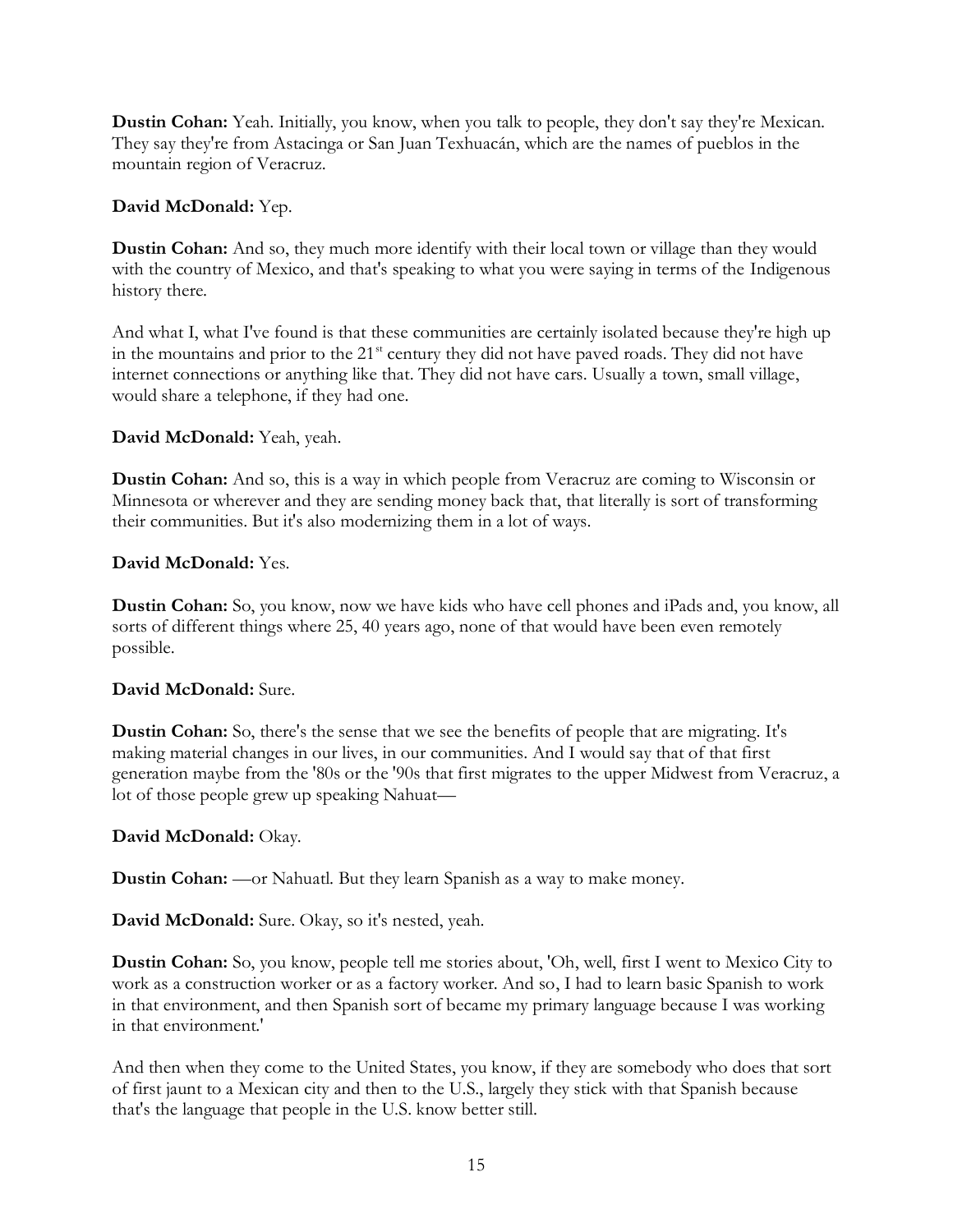## **David McDonald:** Yeah, yeah.

**Dustin Cohan:** You know, there's, there's sort of that, that language aspect where things are changing and the communities there are changing because kids that are being raised there now are not learning that Indigenous language, they're learning Spanish.

**David McDonald:** Yeah, yeah, yeah.

**Dustin Cohan:** So, things have definitely changed there. And, you know, I would say, for those mixed-status families that I talked about before, with children that are living and growing up as U.S. citizens in Wisconsin, almost everybody I talked to, you know, they say, 'Yeah, my child speaks Spanish not that well. And they speak English very well.'

And so, that's, that's really sort of a common thing. There is, there is a sense that the Indigenous history is slipping a little bit—

# **David McDonald:** Sure, sure,

**Dustin Cohan:** —and that there's a need to, sort of, hang on to some of the traditional aspects of the community, in order to maintain that history that culture.

**David McDonald:** Yeah, yeah, which, which, again, it's, it's bizarre how their experience, these, these communities' experiences in this part of the United States, echoes that of successive waves of immigrants from, from Europe, especially, that predominate here.

But again, this documentation regime throws this whole, this whole warp into the, into their status and relationship and identities. Do you see any way out of that?

**Dustin Cohan:** You know, I think that there's, there's a lot of people who have been developing, you know, potential programs for immigration reform. At this point, with the status of most being undocumented, you have to have faith or trust in your employer to have your back, to want to protect you, to value you as a human being.

## **David McDonald:** Sure.

**Dustin Cohan:** And if there is a way for our government to create avenues for year-round workers, that would vastly change the experience of dairy farms, partially because the other part of this story is dairy farm workers, unlike, maybe more seasonal laborers, are able to stay there year-round, but they also, in the case of Veracruzanos, they're not thinking long-term. And what I mean by that is: they are coming to the U.S. with the intention of leaving in three to four years.

**David McDonald:** Yeah, yeah. Make your [indistinct] here.

**Dustin Cohan:** They're really on that plan. And it's less of the population that ends up staying, that ends up making a life in the U.S. I would say maybe it's close to 50/50, you know, depending on who you ask or who you talk to. But I would say that there are still a very, very significant portion of the population is trying to do a circular migration.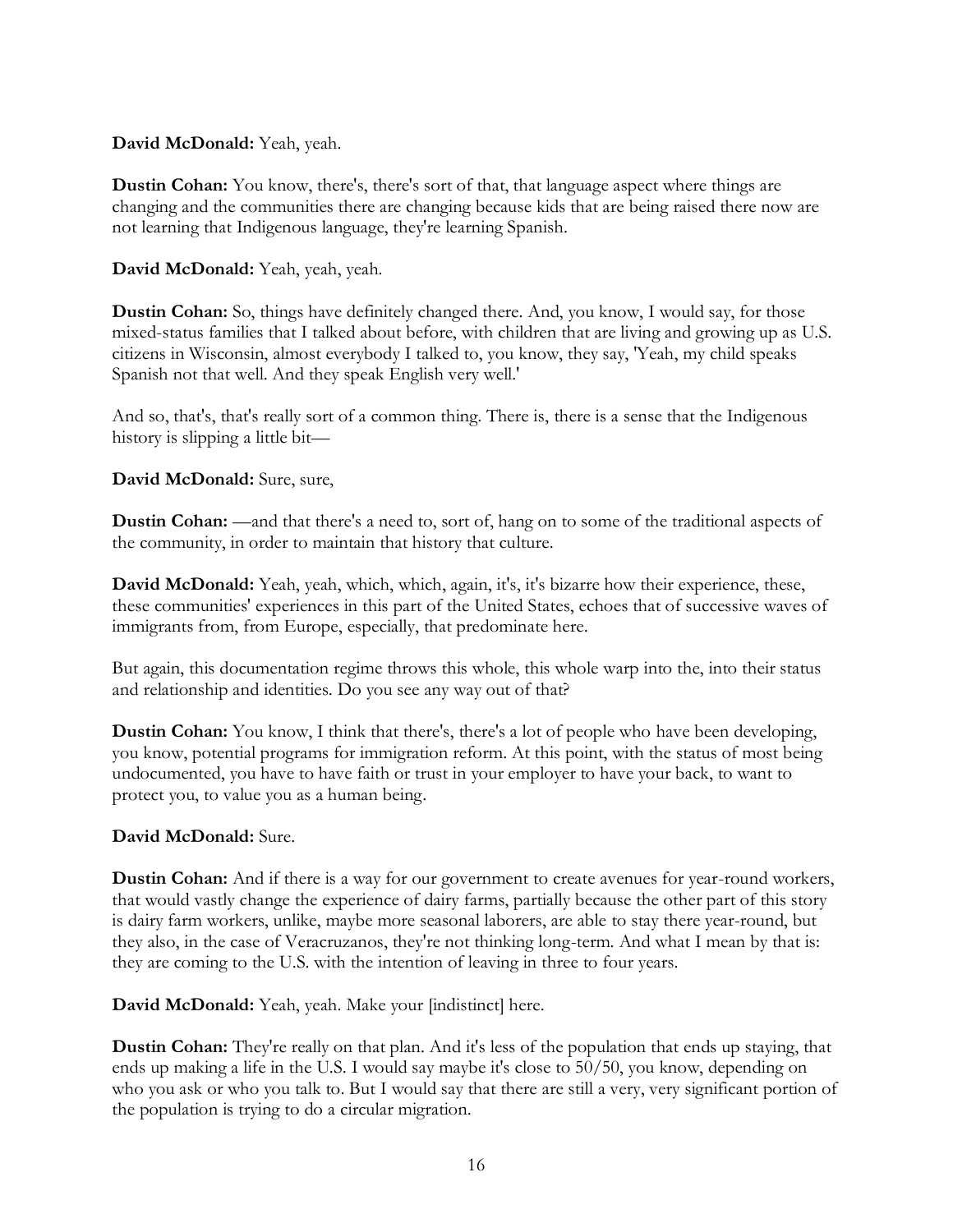**David McDonald:** Which makes it very distinctive from, say, that Mexican and Central American laborers in meat plants in Iowa or around Green Bay. It appears more that they want sedentary life in, in the new place and think of it as a place to live. Is that correct or?

**Dustin Cohan:** Absolutely, absolutely. I mean, I think, you know, the, the historian who, who's sort of done a lot of research on this that I usually look to is Ana Minian, who wrote a book called *Undocumented Lives*. And in that story, you know, she presents this evidence of, after the 1986 Immigration Reform and Control Act, because of the increased militarization of the border, because of the increased danger of crossing the border, people are more likely to stay—

## **David McDonald:** Yeah.

**Dustin Cohan:** —in the U.S. once they get here.

And, you know, the original intention that lawmakers had for IRCA was that it would decrease the amount of border crossings, that it would hinder or, you know, somehow stop people. And what it actually did was it, it didn't stop anybody. It just compelled them to stay—

# **David McDonald:** Yeah.

**Dustin Cohan:** —once they got across. And so, you know, certainly, if you look at Mexican migration very broadly, that is the majority. When you when you zoom in on the dairy industry you have this sort of different dynamic.

If our government is able to, to create an immigration reform system that would enable two-tothree-year circular migrations, that would transform the dairy industry.

**David McDonald:** Even contracts, yeah.

**Dustin Cohan:** So, I think, you know, there's a lot of reasons and evidence for why this would work for the dairy industry.

I think the fear is the dairy industry is not the majority.

## **David McDonald:** Yeah.

**Dustin Cohan:** Other industries like corn, like you were saying meatpacking, pork, beef, all of these industries that rely on immigrant labor, they tend to have that storyline of 'come to the U.S., settle.' And so, I think that's the major complication that remains.

**David McDonald:** Well, thank you. This has been really interesting. I'm glad you were able to take the time to talk and good luck with completing the dissertation, bringing it to fruition, and in all your endeavors ahead. Look forward to running into you in the department when we're running into people again.

**Dustin Cohan:** Yeah, well, I hope sooner rather than later. Thank you. Thank you very much, David, I appreciate it and I appreciate your time as well.